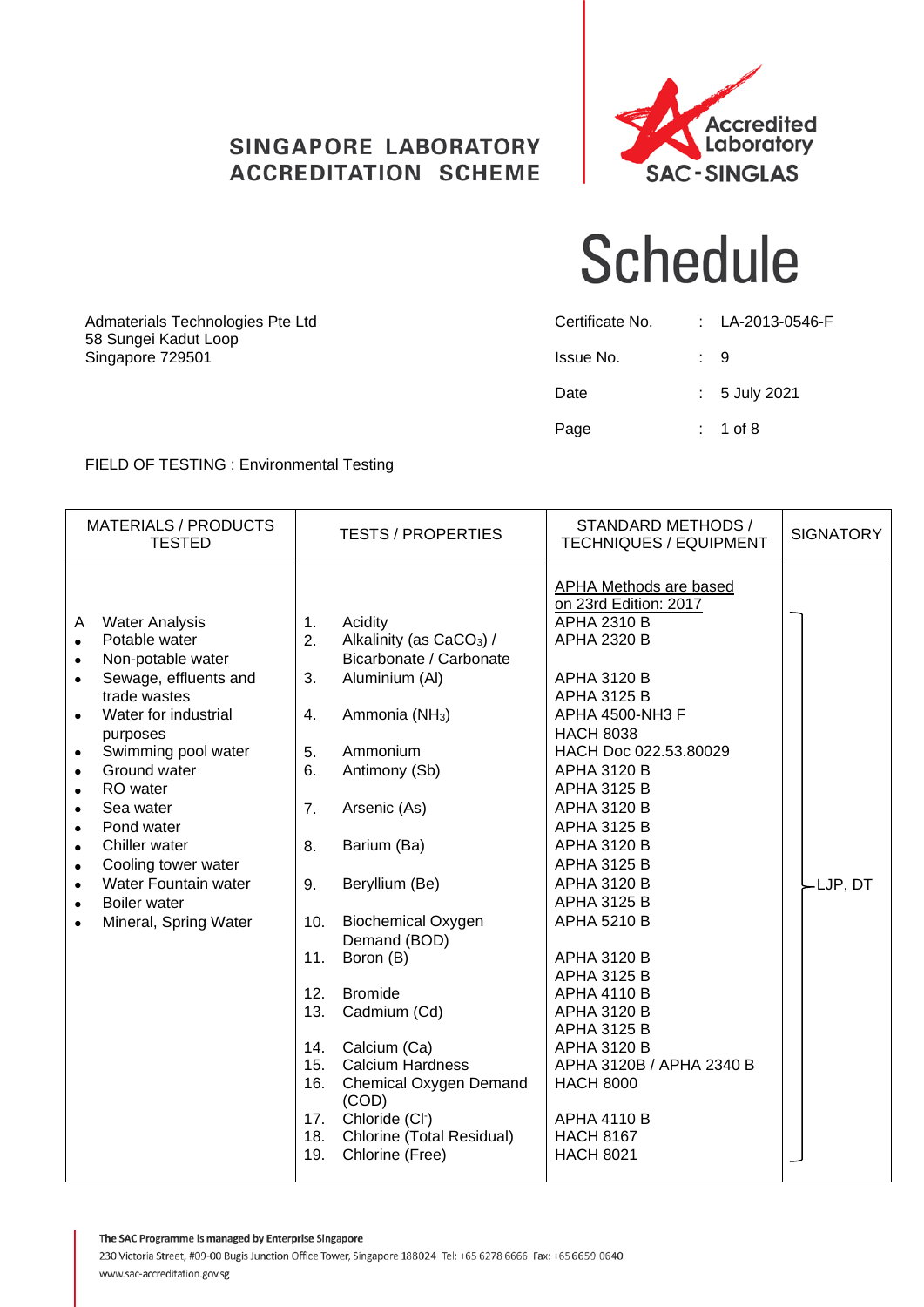

| Certificate No. | : LA-2013-0546-F | Issue No. |            |
|-----------------|------------------|-----------|------------|
| Date            | $: 5$ July 2021  | Page      | $: 2$ of 8 |

| <b>MATERIALS / PRODUCTS</b><br><b>TESTED</b>                                                                                                                                                                                                                                                                                                                                                                                                                                                                  |                                                                                                                                                                                                         | <b>TESTS / PROPERTIES</b>                                                                                                                                                                                                                                                                                                                                                                                                                                                                                                                                                                                                                             | STANDARD METHODS /<br><b>TECHNIQUES / EQUIPMENT</b>                                                                                                                                                                                                                                                                                                                                                                                                                                                                                                                                                                                                                                                                                                                                                                                                                                    | <b>SIGNATORY</b> |
|---------------------------------------------------------------------------------------------------------------------------------------------------------------------------------------------------------------------------------------------------------------------------------------------------------------------------------------------------------------------------------------------------------------------------------------------------------------------------------------------------------------|---------------------------------------------------------------------------------------------------------------------------------------------------------------------------------------------------------|-------------------------------------------------------------------------------------------------------------------------------------------------------------------------------------------------------------------------------------------------------------------------------------------------------------------------------------------------------------------------------------------------------------------------------------------------------------------------------------------------------------------------------------------------------------------------------------------------------------------------------------------------------|----------------------------------------------------------------------------------------------------------------------------------------------------------------------------------------------------------------------------------------------------------------------------------------------------------------------------------------------------------------------------------------------------------------------------------------------------------------------------------------------------------------------------------------------------------------------------------------------------------------------------------------------------------------------------------------------------------------------------------------------------------------------------------------------------------------------------------------------------------------------------------------|------------------|
| <b>Water Analysis</b><br>A<br>Potable water<br>$\bullet$<br>Non-potable water<br>$\bullet$<br>Sewage, effluents and<br>$\bullet$<br>trade wastes<br>Water for industrial<br>purposes<br>Swimming pool water<br>$\bullet$<br>Ground water<br>$\bullet$<br>RO water<br>$\bullet$<br>Sea water<br>$\bullet$<br>Pond water<br>$\bullet$<br>Chiller water<br>$\bullet$<br>Cooling tower water<br>$\bullet$<br>Water Fountain water<br>$\bullet$<br>Boiler water<br>$\bullet$<br>Mineral, Spring Water<br>$\bullet$ | 20.<br>21.<br>22.<br>23.<br>24.<br>25.<br>26.<br>27.<br>28.<br>29.<br>30.<br>31.<br>32.<br>33.<br>34.<br>35.<br>36.<br>37.<br>38.<br>39.<br>40.<br>41.<br>42.<br>43.<br>44.<br>45.<br>46.<br>47.<br>48. | Chromium (Cr)<br>Chromate $(CrO42)$<br>Cobalt (Co)<br>Colour<br>Conductivity<br>Copper (Cu)<br>Cyanide (CN <sup>-</sup> )<br>Detergents (Linear alkylate<br>sulphonate as methylene<br>blue active substances)<br>Dissolved Oxygen<br>Fluoride (F-)<br><b>ffCOD</b><br>Hardness<br>Iron (Fe)<br>lodide (I-)<br>Lead (Pb)<br>Lithium (Li)<br>Magnesium (Mg)<br>Manganese (Mn)<br>Mercury (Hg)<br>Molybdenum (Mo)<br>Nickel (Ni)<br>Nitrate $(NO3)$<br>Nitrite $(NO2$<br>Oil & Grease (Total)<br>Oil & Grease (Hydrocarbon)<br>pH<br><b>Phenolic Compounds</b><br>(as Phenol)<br>Phosphate (PO <sub>4</sub> 3-)<br>Total Phosphorus, Total<br>Phosphate | <b>APHA 3120 B</b><br><b>APHA 3125 B</b><br>ADM/ENV/005:2018<br><b>APHA 3120 B</b><br><b>APHA 3125 B</b><br><b>HACH 8025</b><br><b>APHA 2510 B</b><br><b>APHA 3120 B</b><br><b>APHA 3125 B</b><br><b>Hach 8027</b><br>APHA 5540 C<br><b>HACH 8028</b><br>APHA 4500-O, H<br><b>APHA 4110 B</b><br>APHA 4500-F- C<br>ADM/ENV/006:2018<br>APHA 2340 C<br>APHA 3120B / APHA 2340 B<br><b>APHA 3120 B</b><br>ADM/ENV/005:2018<br><b>APHA 3120 B</b><br><b>APHA 3125 B</b><br><b>APHA 3120 B</b><br><b>APHA 3125 B</b><br><b>APHA 3120 B</b><br><b>APHA 3120 B</b><br><b>APHA 3125 B</b><br>ADM/ENV/004:2017<br><b>APHA 3125 B</b><br>APHA 3120 B<br><b>APHA 3125 B</b><br>APHA 3120 B<br><b>APHA 3125 B</b><br><b>APHA 4110B</b><br>APHA 4110B<br>APHA 5520 G<br><b>APHA 5520 F</b><br>APHA 4500-H <sup>+</sup> B<br><b>HACH 8047</b><br><b>APHA 4110B</b><br>Hach 8190 Test 'N Tube™ vials | LJP, DT          |
|                                                                                                                                                                                                                                                                                                                                                                                                                                                                                                               |                                                                                                                                                                                                         |                                                                                                                                                                                                                                                                                                                                                                                                                                                                                                                                                                                                                                                       |                                                                                                                                                                                                                                                                                                                                                                                                                                                                                                                                                                                                                                                                                                                                                                                                                                                                                        |                  |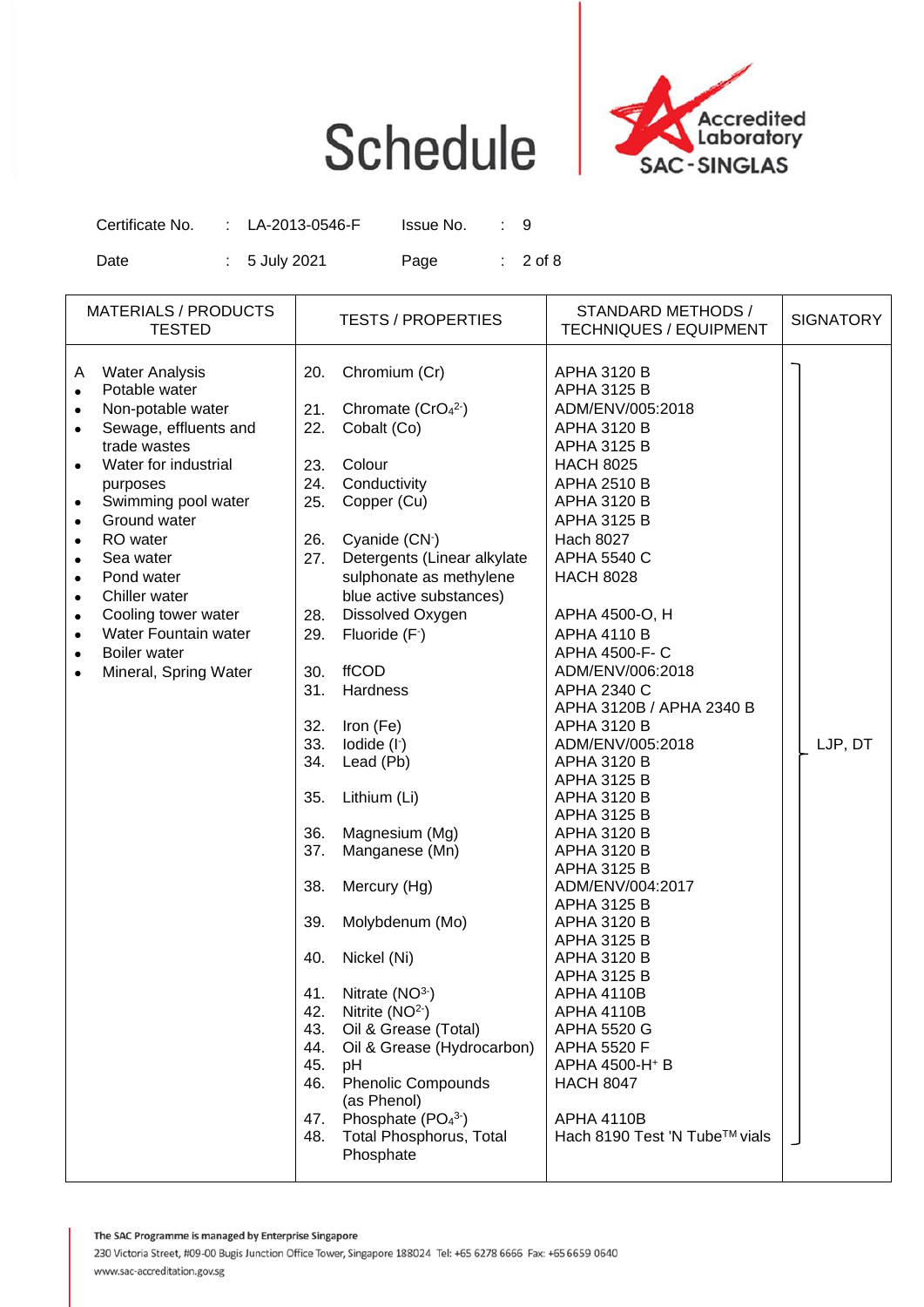

| Certificate No. | : LA-2013-0546-F | Issue No. |            |
|-----------------|------------------|-----------|------------|
| Date            | $: 5$ July 2021  | Page      | $: 3$ of 8 |

|                                                                                                                                                                                         | <b>MATERIALS / PRODUCTS</b><br><b>TESTED</b>                                                                                                                                                                                                                                                                                    |                                                                                                                                                                             | <b>TESTS / PROPERTIES</b>                                                                                                                                                                                                                                                                                                                                                                                                                                                  | STANDARD METHODS /<br><b>TECHNIQUES / EQUIPMENT</b>                                                                                                                                                                                                                                                                                                                                                                                                                                                                                                                                                                                   | <b>SIGNATORY</b>     |
|-----------------------------------------------------------------------------------------------------------------------------------------------------------------------------------------|---------------------------------------------------------------------------------------------------------------------------------------------------------------------------------------------------------------------------------------------------------------------------------------------------------------------------------|-----------------------------------------------------------------------------------------------------------------------------------------------------------------------------|----------------------------------------------------------------------------------------------------------------------------------------------------------------------------------------------------------------------------------------------------------------------------------------------------------------------------------------------------------------------------------------------------------------------------------------------------------------------------|---------------------------------------------------------------------------------------------------------------------------------------------------------------------------------------------------------------------------------------------------------------------------------------------------------------------------------------------------------------------------------------------------------------------------------------------------------------------------------------------------------------------------------------------------------------------------------------------------------------------------------------|----------------------|
| A<br>$\bullet$<br>$\bullet$<br>$\bullet$<br>$\bullet$<br>$\bullet$<br>$\bullet$<br>$\bullet$<br>$\bullet$<br>$\bullet$<br>$\bullet$<br>$\bullet$<br>$\bullet$<br>$\bullet$<br>$\bullet$ | <b>Water Analysis</b><br>Potable water<br>Non-potable water<br>Sewage, effluents and<br>trade wastes<br>Water for industrial<br>purposes<br>Swimming pool water<br>Ground water<br>RO water<br>Sea water<br>Pond water<br>Chiller water<br>Cooling tower water<br>Water Fountain water<br>Boiler water<br>Mineral, Spring Water | 49.<br>50.<br>51.<br>52.<br>53.<br>54.<br>55.<br>56.<br>57.<br>58.<br>59.<br>60.<br>61.<br>62.<br>63.<br>64.<br>65.<br>66.<br>67.<br>68.<br>69.<br>70.<br>71.<br>72.<br>73. | Potassium (K)<br>Salinity<br>Selenium (Se)<br>Silver (Ag)<br>Sodium (Na)<br><b>Total Solid</b><br><b>Total Dissolved Solid</b><br><b>Total Suspended Solid</b><br>Strontium (Sr)<br>Sulphate $(SO42)$<br>Sulphide $(S2)$<br>Temperature<br>Thallium<br>$T$ in $(Sn)$<br>Titanium<br>Total Organic Carbon (TOC)<br>Turbidity<br>Vanadium (V)<br>Zinc(Zn)<br>Zirconium<br>Appearance<br><b>Total Nitrogen</b><br>Odour<br>Oil & Grease (Non<br>Hydrocarbon)<br>Chlorophyll a | <b>APHA 3120 B</b><br><b>APHA 2520 B</b><br><b>APHA 3120 B</b><br><b>APHA 3125 B</b><br><b>APHA 3120 B</b><br><b>APHA 3125 B</b><br><b>APHA 3120 B</b><br><b>APHA 2540 B</b><br><b>APHA 2540 C</b><br>APHA 2540 D<br><b>APHA 3120 B</b><br><b>APHA 3125 B</b><br><b>APHA 4110B</b><br>APHA 4500-S <sup>2-</sup> F<br><b>HACH 8131</b><br><b>APHA 2550 B</b><br><b>APHA 3125 B</b><br>APHA 3120 B<br><b>APHA 3125 B</b><br><b>APHA 5310 B</b><br>Hach 8195<br>APHA 3120 B<br><b>APHA 3125 B</b><br><b>APHA 3120 B</b><br>APHA 3125 B<br>APHA 2110<br>ADM/ENV/003:2017<br>ADM/ENV/002:2017<br>APHA 5520 G & APHA 5520 F<br>APHA 10200 H | $-LJP, DT$           |
| В                                                                                                                                                                                       | <b>Environmental Samples</b><br>(Water, Soil, Sediment<br>Sludge)                                                                                                                                                                                                                                                               | 1.<br>2.                                                                                                                                                                    | <b>Toxicity Characteristic</b><br>Leaching Procedure As, Ag,<br>Ba, Cr, Cd, Cu, Co, Fe, F,<br>Hg, Mn, Ni, Pb, Se, Zn and<br><b>Phenolic Compounds</b><br>(as Phenol)<br><b>Heavy Metals</b><br>(Ag, Al, As, B, Ba, Be, Ca,<br>Cd, Co, Cr, Cu, Fe, Hg, K,<br>Mg, Mn, Mo, Na, Ni, Pb, Sb,<br>Se, Sn, Sr, Tl, V, Zn)                                                                                                                                                          | USEPA 1311: 1992 (exclude<br>ZHE: Zero Headspace<br>Extraction)<br>Digestion by<br>USEPA 3051A: 2007<br>USEPA 3050B: 1996<br>Analysis by<br>USEPA 6020B:2014 (ICP-MS)<br>USEPA 6010D:2018 (ICP-AES)                                                                                                                                                                                                                                                                                                                                                                                                                                   | $\mathsf{T}$ LJP, DT |

The SAC Programme is managed by Enterprise Singapore

230 Victoria Street, #09-00 Bugis Junction Office Tower, Singapore 188024 Tel: +65 6278 6666 Fax: +65 6659 0640 www.sac-accreditation.gov.sg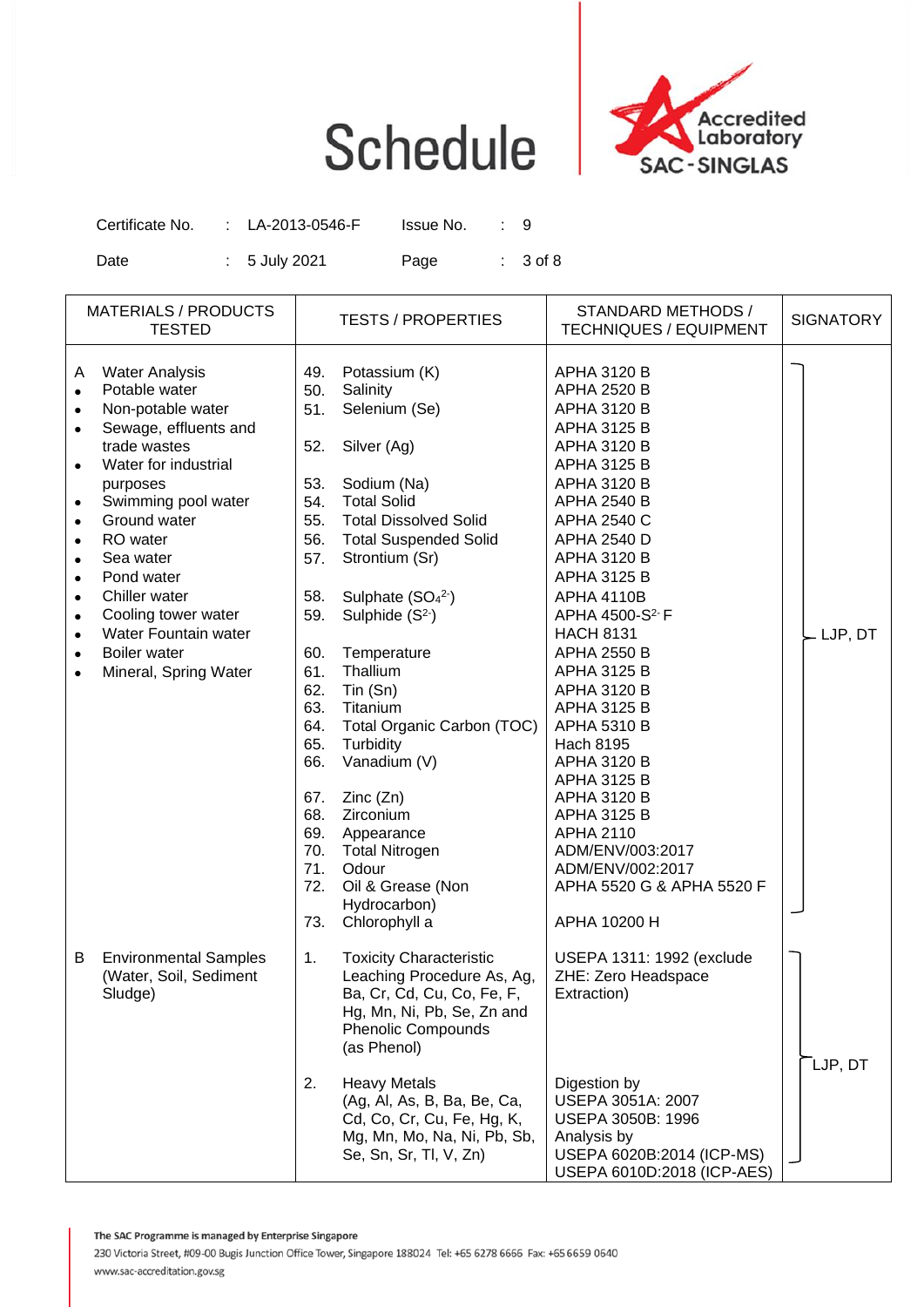

Certificate No. : LA-2013-0546-F Issue No. : 9 Date : 5 July 2021 Page : 4 of 8

|   | <b>MATERIALS / PRODUCTS</b><br><b>TESTED</b>                                                                                                          |                                                           | <b>TESTS / PROPERTIES</b>                                                                                                                                                                                       | STANDARD METHODS /<br><b>TECHNIQUES / EQUIPMENT</b>                                                                                                                         | <b>SIGNATORY</b>      |
|---|-------------------------------------------------------------------------------------------------------------------------------------------------------|-----------------------------------------------------------|-----------------------------------------------------------------------------------------------------------------------------------------------------------------------------------------------------------------|-----------------------------------------------------------------------------------------------------------------------------------------------------------------------------|-----------------------|
| В | <b>Environmental Samples</b><br>(Water, Soil, Sediment<br>Sludge)                                                                                     | 3.                                                        | Volatile Organic<br>Compounds<br>by GC/MS                                                                                                                                                                       | USEPA 8260D: 2018<br>Refer to Appendix 1 for the list<br>of volatile organic compounds                                                                                      |                       |
|   |                                                                                                                                                       | 4.                                                        | Semivolatile Organic<br>Compounds by GC/MS                                                                                                                                                                      | USEPA 8270E: 2018<br>Refer to Appendix 2 for the list<br>of semivolatile organic<br>compounds                                                                               | LJP, DT               |
|   |                                                                                                                                                       | 5.                                                        | Alkaline Digestion for<br><b>Hexavalent Chromium</b>                                                                                                                                                            | USEPA 3060A Rev.1 Dec 1996                                                                                                                                                  |                       |
|   |                                                                                                                                                       | 6.                                                        | <b>Hexavalent Chromium</b>                                                                                                                                                                                      | USEPA 7196A Rev.1 Jul 1992                                                                                                                                                  |                       |
|   |                                                                                                                                                       | 7.                                                        | <b>Falling Velocity</b>                                                                                                                                                                                         | ADM/ENV/007:2019                                                                                                                                                            |                       |
| С | Mixing water for concrete                                                                                                                             | 1.<br>2.<br>3.<br>4.<br>5.<br>6.<br>7.<br>8.<br>9.<br>10. | <b>Suitability of Water</b><br>Oil and Fats<br>Detergents<br>Colour<br><b>Suspended Matter</b><br>Odour<br>Acids<br><b>Humic Matter</b><br><b>Chloride Content</b><br><b>Sulphate Content</b><br>Alkali Content | BS EN 1008: 2002                                                                                                                                                            | LJP, DT               |
| D | Non-metallic Products for<br>Use in Contact with Water,<br>and Glass Reinforced<br><b>Polyester Sectional Water</b><br>Tanks for PUB Potable<br>Water | 1.<br>2.<br>3.                                            | <b>Effects on Water</b><br>Odour<br>Appearance<br><b>Extraction of Metals</b>                                                                                                                                   | SS 375: 2015                                                                                                                                                                | LJP, DT               |
| Е | Soil                                                                                                                                                  | 1.<br>2.<br>3.<br>4.<br>5.<br>6.                          | pH Value<br><b>Organic Matter</b><br>Mass Loss on Ignition<br>Water soluble sulphate in<br>soil<br>Water extract or<br>groundwater sulfate (Ion<br>Chromatography IC<br>method)<br>Acid or water extract or     | BS 1377-3: 2018 Clause 12<br>BS 1377-3: 2018 Clause 4<br>BS 1377-3: 2018 Clause 6<br>BS 1377-3: 2018 Clause 7.3<br>BS 1377-3: 2018 Clause 7.4<br>BS 1377-3: 2018 Clause 7.6 | LJP, SW<br>MAY,<br>DT |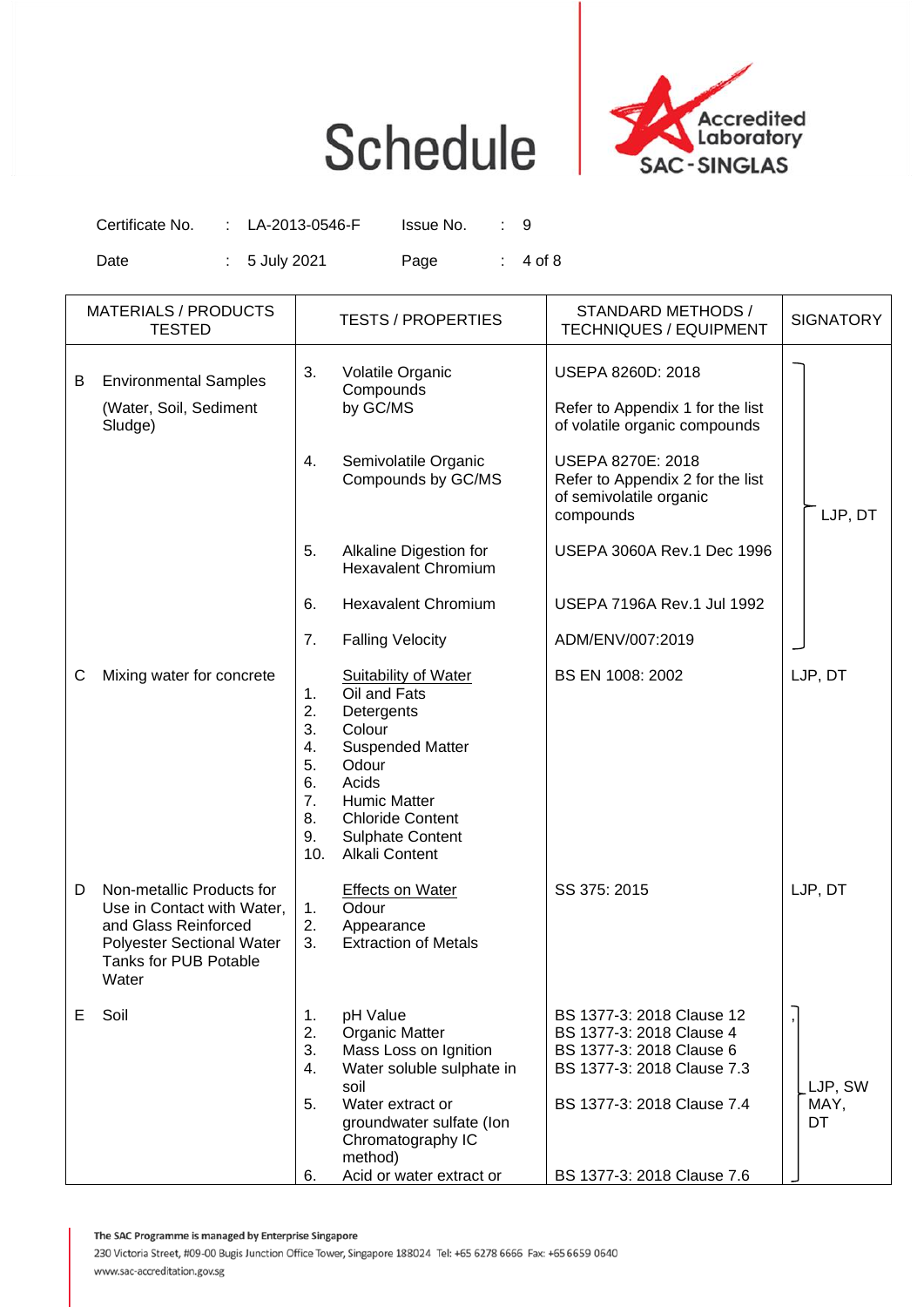

| Certificate No. | : LA-2013-0546-F         | Issue No. |            |
|-----------------|--------------------------|-----------|------------|
| Date            | $\therefore$ 5 July 2021 | Page      | $: 5$ of 8 |

| <b>MATERIALS / PRODUCTS</b><br><b>TESTED</b> | <b>TESTS / PROPERTIES</b>                                                                                                                                                                                                                                                                                                                                                                                                                                                                                                                       | STANDARD METHODS /<br><b>TECHNIQUES / EQUIPMENT</b>                                                                                                                                                                                                                                                                                                                                                                                                              | <b>SIGNATORY</b>    |
|----------------------------------------------|-------------------------------------------------------------------------------------------------------------------------------------------------------------------------------------------------------------------------------------------------------------------------------------------------------------------------------------------------------------------------------------------------------------------------------------------------------------------------------------------------------------------------------------------------|------------------------------------------------------------------------------------------------------------------------------------------------------------------------------------------------------------------------------------------------------------------------------------------------------------------------------------------------------------------------------------------------------------------------------------------------------------------|---------------------|
| Е<br>Soil                                    | groundwater sulfate<br>(Gravimetric method)<br>Sulfate in groundwater<br>7.<br>Acid soluble sulfate<br>8.<br>9.<br><b>Carbonate Content</b><br>10.<br>Water soluble Chloride<br>11.<br>Acid soluble Chloride<br>12.<br><b>Total Dissolved Solid</b><br>13.<br>Total Organic carbon (TOC)<br>14.<br><b>Heavy Metals</b><br>(Ag, Al, As, B, Ba, Be, Ca,<br>Cd, Co, Cr, Cu, Fe, Hg, K,<br>Mg, Mn, Mo, Na, Ni, Pb, Sb,<br>Se, Sn, Sr, Tl, V and Zn)<br>15.<br>Rapid Determination of<br>Carbonate Content of Soils<br>16.<br>Electrical resistivity | BS 1377-3: 2018 Clause 7.8<br>BS 1377-3: 2018 Clause 7.9<br>BS 1377-3: 2018 Clause 8.2<br>BS 1377-3: 2018 Clause 8.3<br>BS 1377-3: 2018 Clause 8.4<br>BS 1377-3: 2018 Clause 9.2<br>BS 1377-3: 2018 Clause 9.3<br>BS 1377-3: 2018 Clause 11<br>BS 1377-3: 2018 Clause 5<br>Digestion by<br>USEPA 3051A: 2007<br>USEPA 3050B: 1996<br>Analysis by<br>USEPA 6020B:2014 (ICP-MS)<br>USEPA 6010D-2018 (ICP-AES)<br><b>ASTM D4373-14</b><br>BS 1377-3: 2018 Clause 13 | ≻LJP, SW<br>MAY, DT |
|                                              | 17.<br>Redox potential                                                                                                                                                                                                                                                                                                                                                                                                                                                                                                                          | BS 1377-3: 2018 Clause 14                                                                                                                                                                                                                                                                                                                                                                                                                                        | LJP, SW,            |

| Approved Signatures |           |
|---------------------|-----------|
| Lu Jin Ping         | LJP       |
| Sherly Wijaya       | <b>SW</b> |
|                     |           |
| May Soe Moe         | MAY       |
| Doris Tan           | DТ        |

Approved Signatories

#### Note:

This laboratory is accredited in accordance with the recognised International Standard ISO/IEC 17025. A laboratory's fulfilment of the requirements of ISO/IEC 17025 means the laboratory meets both the technical competence requirements and **management system requirements** that are necessary for it to consistently deliver technically valid test results. The **management system requirements** in ISO/IEC 17025 are written in language relevant to laboratory operations and operate generally in accordance with the principles of ISO 9001.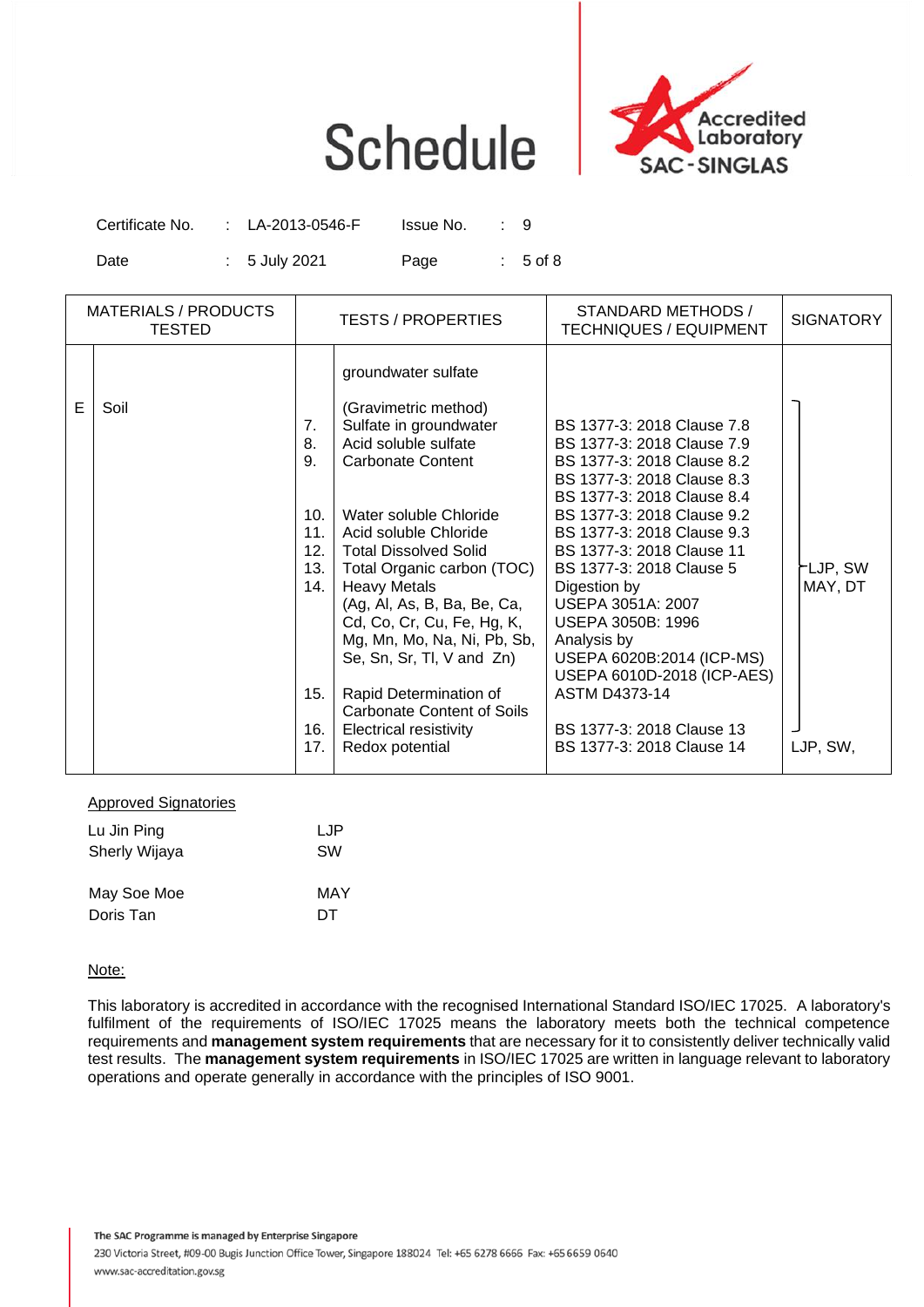



| Certificate No. | : LA-2013-0546-F | Issue No. | : 9        |
|-----------------|------------------|-----------|------------|
| Date            | $: 5$ July 2021  | Page      | $: 6$ of 8 |

#### **Appendix 1 (Volatile Organic Compound List)**

| <b>Compound Name</b>         | <b>Method Detection Limit (MDL)</b> |             |
|------------------------------|-------------------------------------|-------------|
| Dichlorodifluoromethane      | Benzene, bromo-                     | $2 \mu g/L$ |
| Methane, chloro-             | Benzene, propyl-                    |             |
| bromomethane                 | 4-chlorotoluene                     |             |
| <b>Ethyl Chloride</b>        | 2-chlorotoluene                     |             |
| Trichloromonofluoromethane   | Benzene, 1,3,5-trimethyl-           |             |
| Ethene, 1,1-dichloro-        | Benzene, tert-butyl-                |             |
| Methylene Chloride           | Benzene, 1,2,4-trimethyl-           |             |
| Ethene, 1,2-dichloro-, (Z)-  | Benzene, 1,3-dichloro-              |             |
| Ethane, 1,1-dichloro-        | sec-butylbenzene                    |             |
| Ethene, 1,2-dichloro-, (E)-  | Benzene, 1,2-dichloro-              |             |
| 1 Propane, 2,2-dichloro-     | 4-isopropyltoluene                  |             |
| Methane, bromochloro-        | Benzene, 1,4-dichloro-              |             |
| chloroform                   | Benzene, butyl-                     |             |
| Ethane, 1,1,1-trichloro-     | Benzene, 1,3,4-trichloro-           |             |
| Ethane, 1,2-dichloro-        | Naphthalene                         |             |
| 1-Propene, 1,1-dichloro-     | Benzene, 1,2,3-trichloro-           |             |
| Benzene                      | hexane                              |             |
| Propane, 1,2-dichloro-       | heptane                             |             |
| Trichloroethylene            | Tetrahydrofuran                     |             |
| Methane, bromodichloro-      | Nonane                              |             |
| Toluene                      | Decane                              |             |
| Ethane, 1,1,2-trichloro-     | Octane                              |             |
| Propane, 1,3-dichloro-       | tetrachloromethane                  |             |
| Methane, dibromochloro-      | Methyl tert-butyl-ether             |             |
| Ethane, 1,2-dibromo-         | furan                               |             |
| Tetrachloroethylene          | Isobutanol                          |             |
| Benzene, chloro-             | DMF (N,N-Dimethylformamide)         |             |
| Ethane, 1,1,1,2-tetrachloro- | Turpentine                          |             |
| Ethylbenzene                 | Methyl Ethyl Ketone                 |             |
| p-Xylene, m-xylene           | Methyl Isobutyl Ketone              |             |
| bromoform                    | Isopropyl ether                     |             |
| Styrene                      | Diethyl ether                       |             |
| o-Xylene                     | Dimethyl Sulphide                   |             |
| Ethane, 1,1,2,2-tetrachloro- | Dimethyl Sulphoxide                 |             |
| Propane, 1,2,3-trichloro-    | Epichlorohydrin                     |             |
| isopropylbenzene             |                                     |             |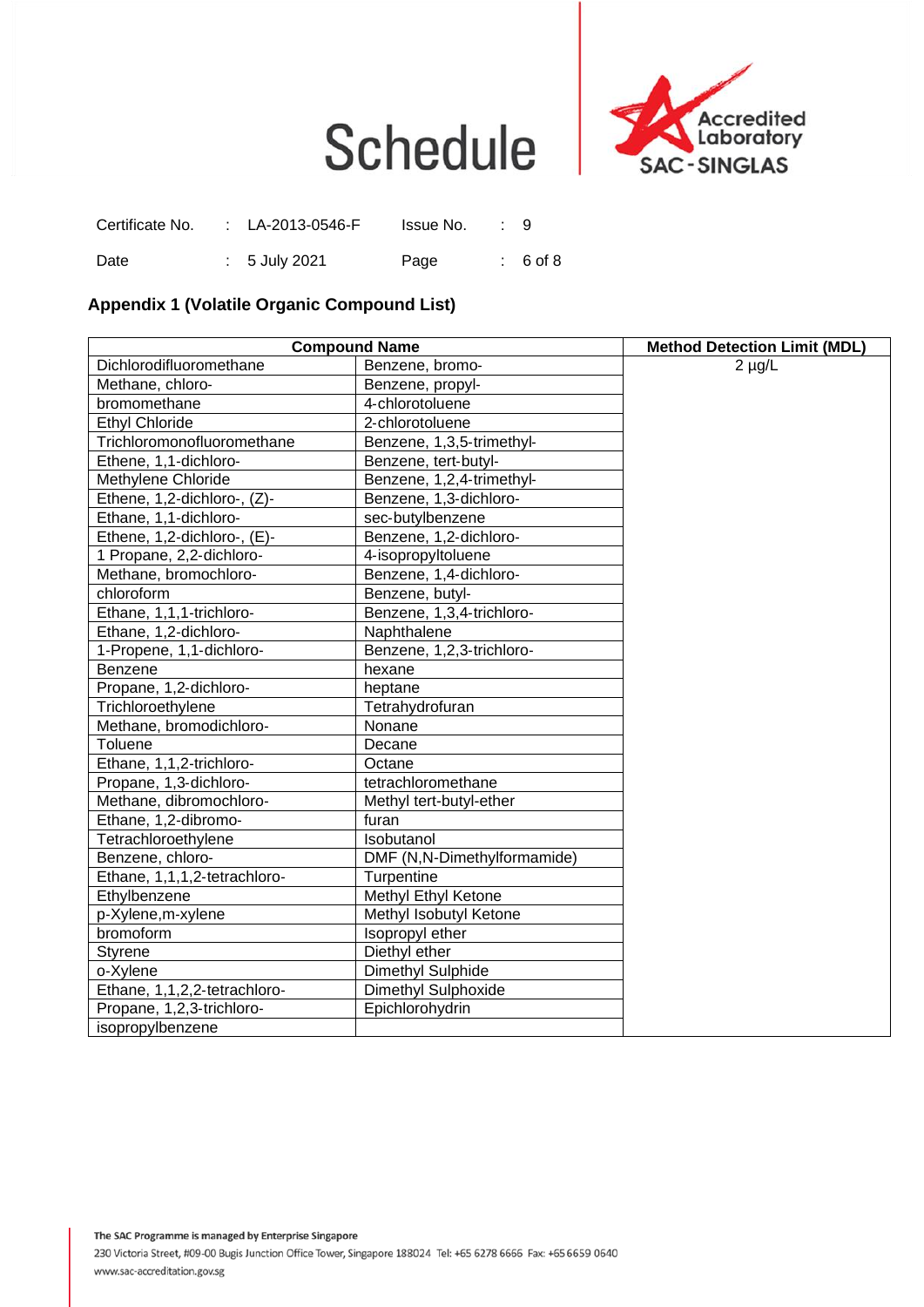

| Certificate No. | : LA-2013-0546-F | Issue No. | : 9        |
|-----------------|------------------|-----------|------------|
| Date            | $: 5$ July 2021  | Page      | $: 7$ of 8 |

#### **Appendix 2 (Semi**‐**Volatile Organic Compound List)**

**Method Detection Limit (MDL):** 4 µg/L

| <b>Compound Name</b>                       |                                |                                                  |  |  |  |
|--------------------------------------------|--------------------------------|--------------------------------------------------|--|--|--|
| N-Nitrosodimethylamine                     | Naphthalene, 2-chloro-         | Carbazole                                        |  |  |  |
| Pyridine                                   | 2-Nitroaniline                 | Methyl parathion                                 |  |  |  |
| 2-Picoline                                 | Benzene, 1,4-dinitro-          | Heptachlor                                       |  |  |  |
| Ethanamine, N-methyl-N-nitroso-            | Dimethyl phthalate             | Dibutyl phthalate                                |  |  |  |
| Ethanamine, N-ethyl-N-nitroso-             | Benzene, 1,3-dinitro-          | Parathion                                        |  |  |  |
| Phenol                                     | Benzene, 2-methyl-1,3-dinitro- | Aldrin                                           |  |  |  |
| Aniline                                    | Acenaphthylene                 | Methapyrilene                                    |  |  |  |
| Bis(2-chloroethyl) ether                   | Benzene, 1,2-dinitro-          | Heptachlor epoxide                               |  |  |  |
| Phenol, 2-chloro-                          | 3-Nitroaniline                 | Fluoranthene                                     |  |  |  |
| Benzene, 1,3-dichloro-                     | Acenaphthene                   | Benzidine                                        |  |  |  |
| Benzene, 1,4-dichloro-                     | Phenol, 2,4-dinitro-           | trans-Chlordane                                  |  |  |  |
| Benzyl Alcohol                             | Phenol, 4-nitro-               | Pyrene - D10                                     |  |  |  |
| Benzene, 1,2-dichloro-                     | Dibenzofuran                   | Pyrene                                           |  |  |  |
| Phenol, 2-methyl-                          | Benzene, 1-methyl-2,4-dinitro- | cis-Chlordane                                    |  |  |  |
| Bis(2-chloroisopropyl) ether               | 1-Naphthalenamine              | Endosulfan I                                     |  |  |  |
| Phenol, 3-methyl- & Phenol, 4-<br>methyl-  | Phenol, 2,3,5,6-tetrachloro-   | 4,4'-DDE                                         |  |  |  |
| Pyrrolidine, 1-nitroso-                    | 2-Naphthalenamine              | Dieldrin                                         |  |  |  |
| N-nitrosomorpholine                        | Phenol, 2,3,4,6-tetrachloro-   | Benzenamine, N,N-dimethyl-4-<br>(phenylazo)-     |  |  |  |
| 1-Propanamine, N-nitroso-N-propyl-         | Diethyl Phthalate              | Endrin                                           |  |  |  |
| o-Toluidine                                | Benzene, 1-chloro-3-phenoxy-   | $4,4'-DDD$                                       |  |  |  |
| Ethane, hexachloro-                        | Thionazin                      | Endosulfan II                                    |  |  |  |
| Benzene, nitro-                            | Fluorene                       | Famphur                                          |  |  |  |
| Piperidine, 1-nitroso-                     | 5-nitro-o-toluidine            | Benzyl butyl phthalate                           |  |  |  |
| 2-Cyclohexen-1-one, 3,5,5-<br>trimethyl-   | 4-Nitroaniline                 | Benzidine, 3,3'-dimethyl-                        |  |  |  |
| Phenol, 2-nitro-                           | Phenol, 2-methyl-4,6-dinitro-  | Bis(2-ethylhexyl)adipate                         |  |  |  |
| Phenol, 2,4-dimethyl-                      | Diphenylamine                  | $4,4'$ -DDT                                      |  |  |  |
| Methane, bis(2-chloroethoxy)-              | Azobenzene                     | Endosulfan sulfate                               |  |  |  |
| O,O,O-Triethyl thiophosphate               | Sulfotep                       | 2-acetylaminofluorene                            |  |  |  |
| Phenol, 2,4-dichloro-                      | Phorate                        | Methoxychlor                                     |  |  |  |
| Benzene, 1,2,4-trichloro-                  | Benzene, 1-bromo-4-phenoxy-    | Bis(2-ethylhexyl) phthalate                      |  |  |  |
| Naphthalene                                | alpha-BHC                      | [1,1'-Biphenyl]-4,4'-diamine, 3,3'-<br>dichloro- |  |  |  |
| 4-Chloroaniline                            | Dimethoate                     | Endrin ketone                                    |  |  |  |
| 1,3-Butadiene, 1,1,2,3,4,4-<br>hexachloro- | Benzene, hexachloro-           | Endrin aldehyde                                  |  |  |  |
| N-nitrosodibutylamine                      | [1,1'-Biphenyl]-4-amine        | Chrysene                                         |  |  |  |
| 1,4-Benzenediamine                         | beta-BHC                       | Benz[a]anthracene                                |  |  |  |
| Phenol, 4-chloro-3-methyl-                 | Phenol, pentachloro-           | di-n-octyl phthalate                             |  |  |  |
| Naphthalene, 1-methyl-                     | delta-BHC                      | Benzo[b]fluoranthene                             |  |  |  |

The SAC Programme is managed by Enterprise Singapore

230 Victoria Street, #09-00 Bugis Junction Office Tower, Singapore 188024 Tel: +65 6278 6666 Fax: +65 6659 0640 www.sac-accreditation.gov.sg